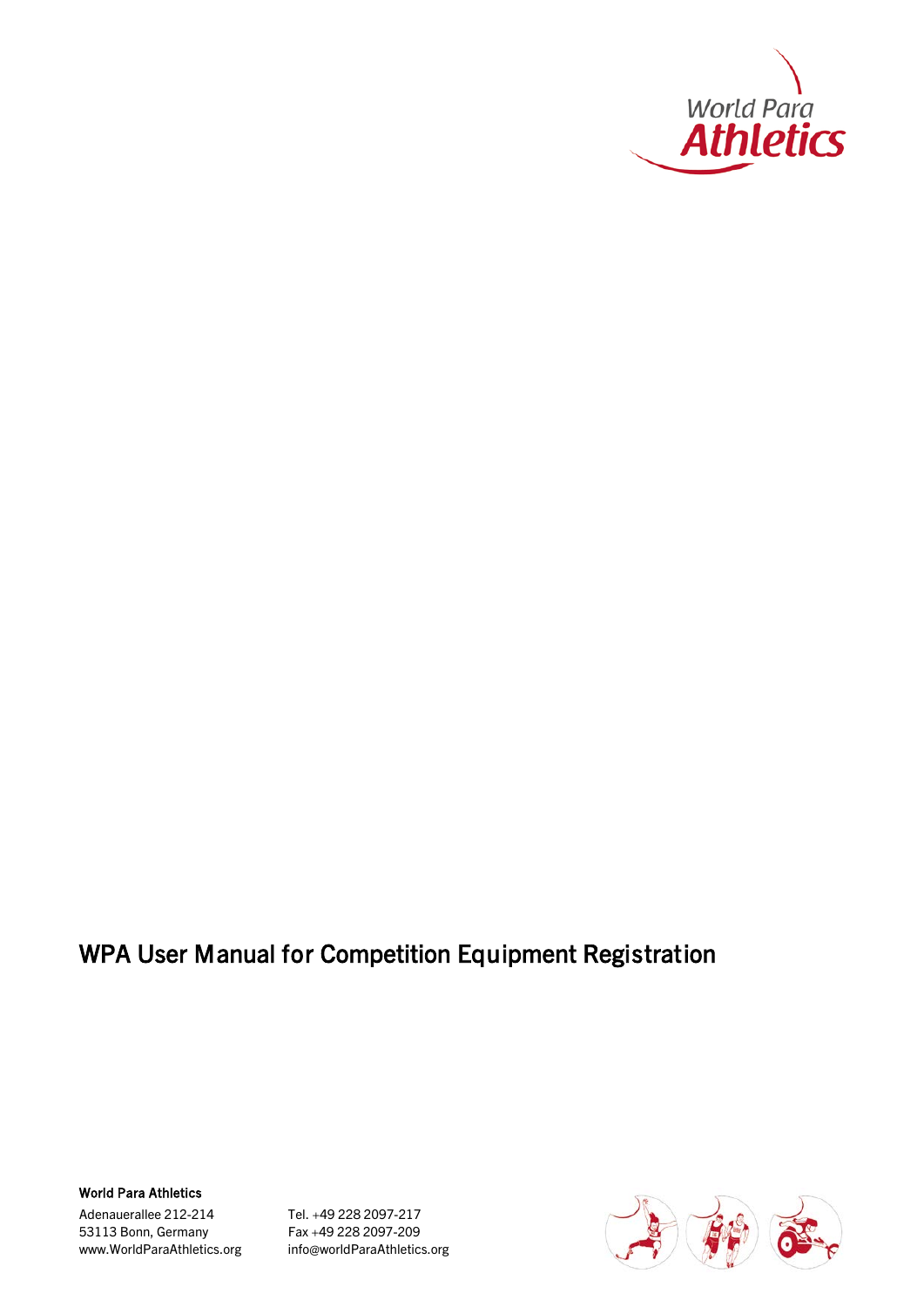

In accordance with the Regulation outlined in Part B - 7, Technology and Equipment, and specifically 7.2, Monitoring the Use of Technology and Equipment; World Para Athletics now require all athletes to register personal competition equipment including but not limited to:

a) Sports specific prosthetic devices;

- b) Sports specific orthotic devices;
- c) Wheelchairs and their componentry.
- d) Specification for Throwing Frames and materials for holding bars;
- e) Personal Starting Blocks

Note: Athletes are not required to register throwing implements

### 1 Registration

The process of registering such equipment shall be through the IPC Sport Data Management System (SDMS) as follows:

#### 1.1 Step 1

Once you are logged into SDMS, go to Athletes  $\rightarrow$  Athlete Registration, and then find and select the athlete.

| $\equiv$                               | Ѳ<br>3                     |                    | ю         | $\approx$      | $\overset{\circ}{\equiv}$ |              | $rac{00}{20}$                                          | h           | Q         | بھیر       | $\frac{1}{12}$ |                      |                          | $\times$       |
|----------------------------------------|----------------------------|--------------------|-----------|----------------|---------------------------|--------------|--------------------------------------------------------|-------------|-----------|------------|----------------|----------------------|--------------------------|----------------|
| modules                                | classification<br>personal |                    | equipment | nationality    | eligibility               |              | doping bans duplicate ctrl mass import file access log |             |           | career log | identities log |                      |                          | dose:          |
| Home » Athletes » Athlete Registration |                            |                    |           |                |                           |              |                                                        |             |           |            |                |                      |                          |                |
|                                        |                            |                    |           |                |                           |              |                                                        |             |           |            |                |                      |                          |                |
|                                        |                            |                    |           |                |                           |              |                                                        |             |           |            |                |                      |                          |                |
| <b>Athlete Registration</b>            |                            |                    |           |                |                           |              |                                                        |             |           |            |                |                      |                          |                |
|                                        |                            |                    |           |                |                           |              |                                                        |             |           |            |                |                      |                          |                |
| <b>Advanced Search Parameters</b>      |                            |                    |           |                | Sport                     |              | <all></all>                                            | $\bullet$ x |           |            |                |                      |                          |                |
| SDMS $ID^{\pm 1}$                      |                            | <b>Family Name</b> |           |                | <b>Given Name</b>         |              | Date of Birth                                          | Gender      |           |            | <b>NPC</b>     | <b>Career Status</b> |                          | Category       |
| $\mathbf{x}$                           |                            | Smith              |           | $\pmb{\times}$ | <b>John</b>               | $\mathbf{x}$ |                                                        |             | $\bullet$ |            | $\blacksquare$ |                      | $\overline{\phantom{a}}$ | $\blacksquare$ |

### 1.2 Step 2:

Once you are in the profile of the athlete, select the tab named "Equipment". Within this tab you can register each set of equipment.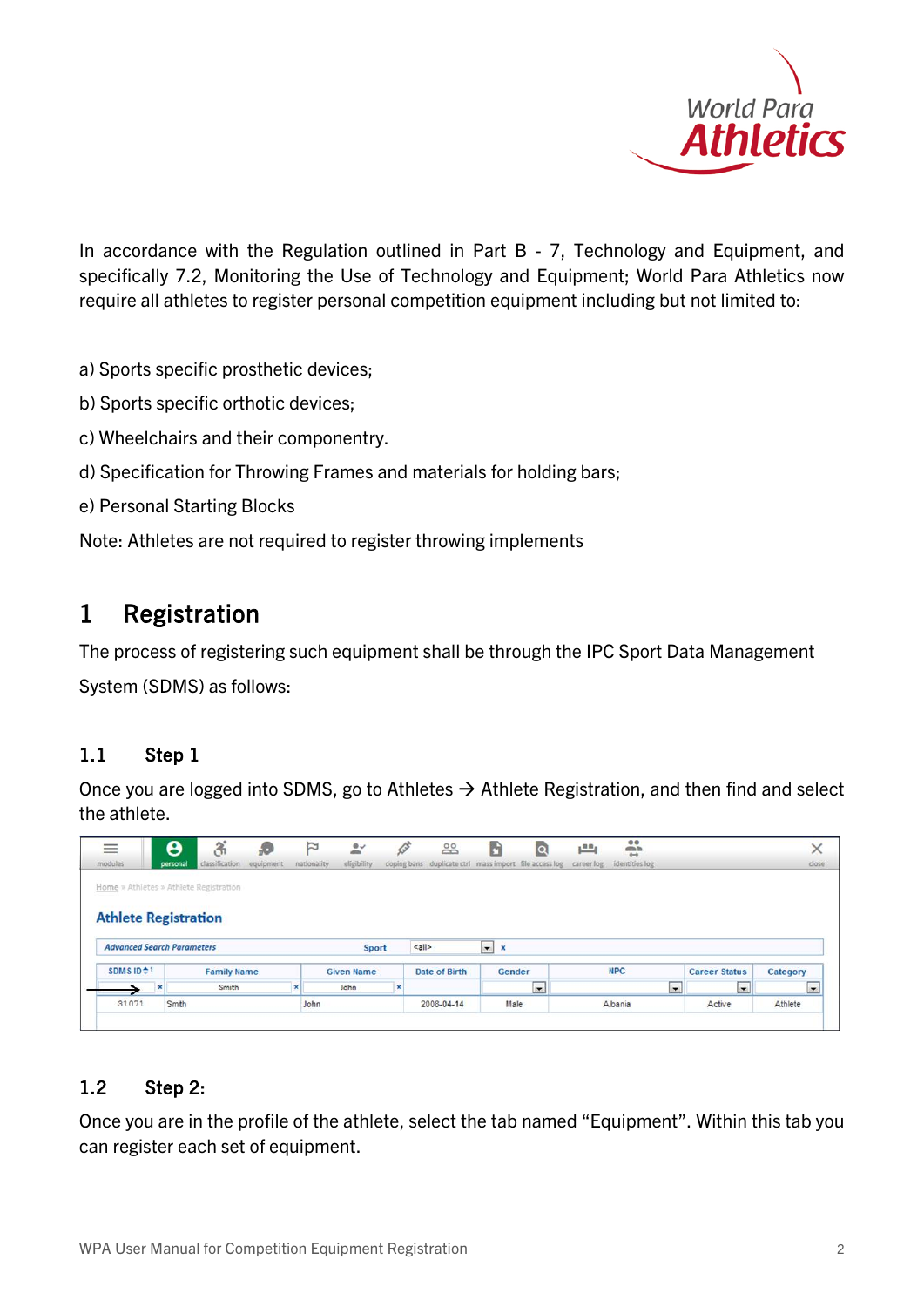

| <b>Personal Details</b>                                                                                                                                                                                                                                          | <b>Sports &amp; Classes</b>                 | <b>Career &amp; Name Changes</b>                                                                                                                                                                                                                                                                                                                                                                                                                                                         | <b>Biography</b> | <b>Data Sheet</b> | <b>Equipment</b>                                                                                                                                |                                |                                                                                                                                                                                                                                                                                                                                                                                             |
|------------------------------------------------------------------------------------------------------------------------------------------------------------------------------------------------------------------------------------------------------------------|---------------------------------------------|------------------------------------------------------------------------------------------------------------------------------------------------------------------------------------------------------------------------------------------------------------------------------------------------------------------------------------------------------------------------------------------------------------------------------------------------------------------------------------------|------------------|-------------------|-------------------------------------------------------------------------------------------------------------------------------------------------|--------------------------------|---------------------------------------------------------------------------------------------------------------------------------------------------------------------------------------------------------------------------------------------------------------------------------------------------------------------------------------------------------------------------------------------|
|                                                                                                                                                                                                                                                                  | that are registered in any of these sports. | Background: You might be requested to upload information and photos on this athlete's equipment for approval of the responsible Para sport. Following Para sports use this section:<br>MB per document). When you completed the upload of all necessary documents, click « Final Submit. Your equipment set will be reviewed by the responsible sport department for<br>approval. Changes after submission are not possible. The maximum number of equipment sets you can register is 6. |                  |                   |                                                                                                                                                 |                                | World Para Athletics, Word Para Alpine Skiing, World Para Nordic Skiing (Cross Country Skiing & Biathlon), and World Para Snowboard. Therefore, this section is available only for athletes<br>Instructions: Open the tab 'New Equipment Set' and fill out the form. Click <b>B</b> Save. Then you can upload up to 5 high resolution images (max. 5 MB per image) and up to 5 PDFs (max. 2 |
| <b>El</b> Prosthesis (New)                                                                                                                                                                                                                                       |                                             |                                                                                                                                                                                                                                                                                                                                                                                                                                                                                          |                  |                   |                                                                                                                                                 |                                |                                                                                                                                                                                                                                                                                                                                                                                             |
|                                                                                                                                                                                                                                                                  |                                             | <b>Basic Information</b><br>Sport<br><b>Athletics</b><br><b>Manufacture Company</b><br><b>Product Name</b><br>Technical description - Purpose of equipment adaptation<br><b>NPC Comments</b>                                                                                                                                                                                                                                                                                             |                  | Orthosis<br>other | <b>Equipment Type</b><br><b>Prosthesis</b><br>Prosthesis<br><b>Racing Wheelchair</b><br><b>Throwing Frame</b><br><b>Personal Starting Block</b> |                                |                                                                                                                                                                                                                                                                                                                                                                                             |
| <b>Hints</b><br>You can open any image<br>in original size by<br>clicking the image<br>preview or the Q icon.<br>PDFs can also be<br>opened by clicking the<br>icon. Any file can be<br>deleted by clicking the<br>icon and confirming<br>the security question. |                                             | <b>Photos &amp; PDF Documents</b>                                                                                                                                                                                                                                                                                                                                                                                                                                                        |                  |                   |                                                                                                                                                 | Æ<br><b>生 Upload Image/PDF</b> | <b>Upload</b><br>Click the $\pm$ Upload<br>button to select one file<br>for upload from your<br>computer. Please be<br>reminded of the file<br>requirements:<br>• max. 5 images<br>• ipg, png, or gif<br>$\bullet$ $\leq$ 5 MB per image<br>· max. 5 PDFs<br>$\bullet$ $\leq$ 2 MB per PDF                                                                                                  |

First select the *Equipment Type* to indicate the type of equipment you wish to register (Prosthesis, Orthosis, Racing Wheelchair, Throwing Frame, Personal Starting Block, Other). Then enter the Manufacturer, Product Name and Catalogue/Module Number (if applicable). The Technical Description should include a basic description of the main components of the equipment set (Material, Weight, Size etc.). For example:

*Racing Wheelchair: Aluminium frame 9000(gr), 20" front wheel, 28" rear spoked wheels, Calliper front wheel brake and lever.*

*Throwing Frame: Steel frame with steel vertical bar, height 72cm, square seat 28cmx28cm. Prosthesis: Above knee running prosthesis, 3S80 Fitness Knee, 1E90 Sprinter Foot, 682 g.* 

Upon completion of the *Basic Information*, press save.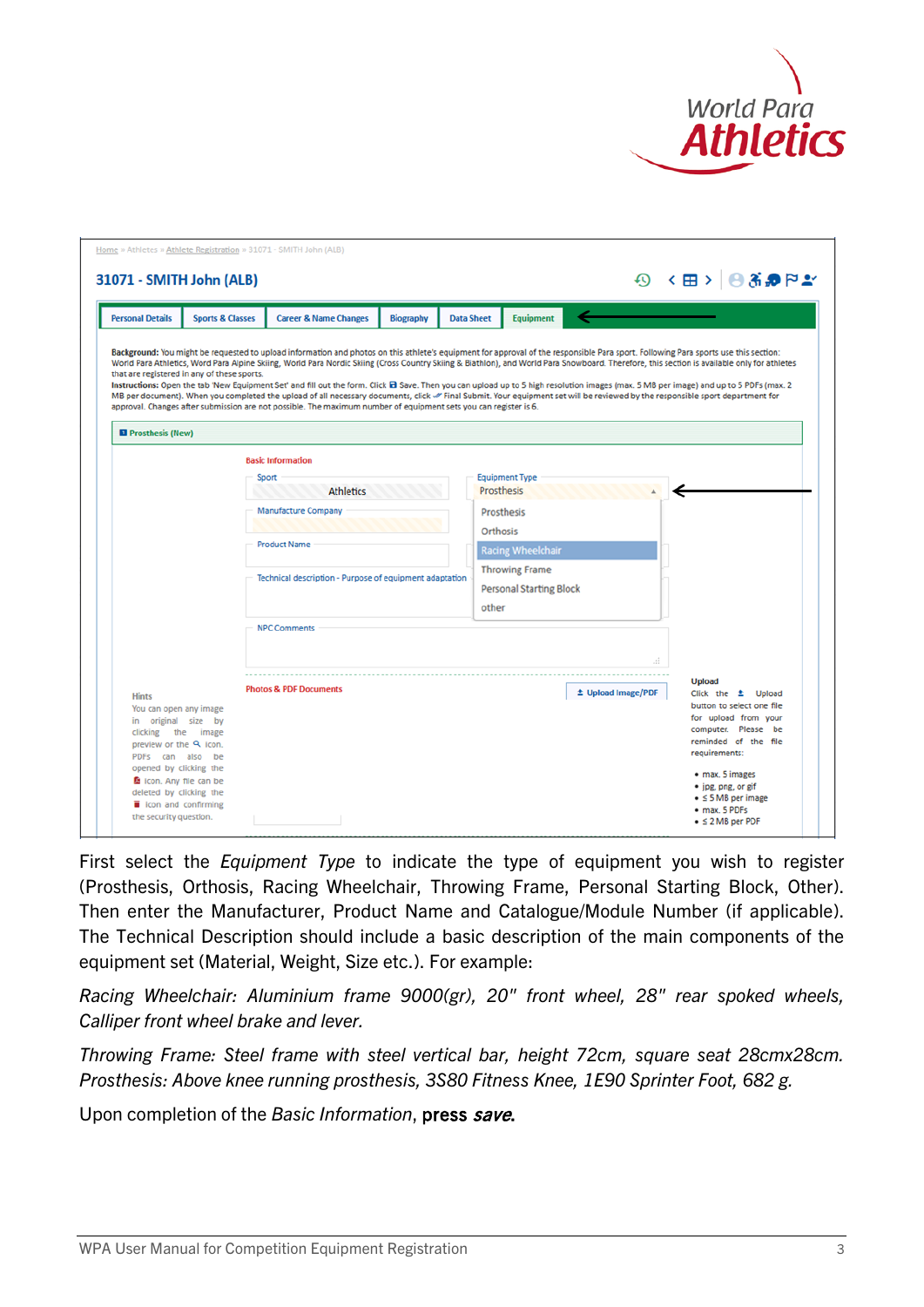

#### 1.3 Step 3

Once the basic information has been saved, you may now upload images and PDF Documents (i.e.: technical document of the equipment) Maximum 5 Images or PDF. The photos should be clear and show the product specifications as described above.

| <b>Personal Details</b>                                                                                           | <b>Sports &amp; Classes</b>                 | <b>Career &amp; Name Changes</b>                                                                                                                                    | <b>Biography</b> | <b>Data Sheet</b> | <b>Equipment</b>         |                           |                                                                                                                                                                                                                                                                                                                                                                                                                                                                                                                                                                                                                                                                                                                                                                     |
|-------------------------------------------------------------------------------------------------------------------|---------------------------------------------|---------------------------------------------------------------------------------------------------------------------------------------------------------------------|------------------|-------------------|--------------------------|---------------------------|---------------------------------------------------------------------------------------------------------------------------------------------------------------------------------------------------------------------------------------------------------------------------------------------------------------------------------------------------------------------------------------------------------------------------------------------------------------------------------------------------------------------------------------------------------------------------------------------------------------------------------------------------------------------------------------------------------------------------------------------------------------------|
|                                                                                                                   | that are registered in any of these sports. | approval. Changes after submission are not possible. The maximum number of equipment sets you can register is 6.                                                    |                  |                   |                          |                           | Background: You might be requested to upload information and photos on this athlete's equipment for approval of the responsible Para sport. Following Para sports use this section:<br>World Para Athletics, Word Para Alpine Skiing, World Para Nordic Skiing (Cross Country Skiing & Biathlon), and World Para Snowboard. Therefore, this section is available only for athletes<br>Instructions: Open the tab 'New Equipment Set' and fill out the form. Click <b>B</b> Save. Then you can upload up to 5 high resolution images (max. 5 MB per image) and up to 5 PDFs (max. 2<br>MB per document). When you completed the upload of all necessary documents, click « Final Submit. Your equipment set will be reviewed by the responsible sport department for |
| <b>n</b> Prosthesis (New)                                                                                         |                                             |                                                                                                                                                                     |                  |                   |                          |                           |                                                                                                                                                                                                                                                                                                                                                                                                                                                                                                                                                                                                                                                                                                                                                                     |
|                                                                                                                   |                                             | <b>Basic Information</b><br>Sport                                                                                                                                   |                  |                   | <b>Equipment Type</b>    |                           |                                                                                                                                                                                                                                                                                                                                                                                                                                                                                                                                                                                                                                                                                                                                                                     |
|                                                                                                                   |                                             | <b>Athletics</b><br><b>Manufacture Company</b><br><b>Motivation</b>                                                                                                 |                  |                   | <b>Racing Wheelchair</b> |                           |                                                                                                                                                                                                                                                                                                                                                                                                                                                                                                                                                                                                                                                                                                                                                                     |
|                                                                                                                   |                                             | <b>Product Name</b><br><b>Flying Start</b>                                                                                                                          |                  | 0000              | Catalogue/Module No      |                           |                                                                                                                                                                                                                                                                                                                                                                                                                                                                                                                                                                                                                                                                                                                                                                     |
|                                                                                                                   |                                             | Technical description - Purpose of equipment adaptation<br>Aluminium frame 9000(gr), 20" front wheel, 28" rear spoked wheels, Calliper front wheel brake and lever. |                  |                   |                          |                           |                                                                                                                                                                                                                                                                                                                                                                                                                                                                                                                                                                                                                                                                                                                                                                     |
|                                                                                                                   |                                             | <b>NPC Comments</b>                                                                                                                                                 |                  |                   |                          | иź.                       |                                                                                                                                                                                                                                                                                                                                                                                                                                                                                                                                                                                                                                                                                                                                                                     |
| <b>Hints</b>                                                                                                      |                                             | <b>Photos &amp; PDF Documents</b>                                                                                                                                   |                  |                   |                          | <b>≛ Upload Image/PDF</b> | <b>Upload</b><br>Click the $\pm$ Upload                                                                                                                                                                                                                                                                                                                                                                                                                                                                                                                                                                                                                                                                                                                             |
| You can open any image<br>in original size by<br>clicking the image<br>preview or the Q icon.<br>PDFs can also be | #1                                          |                                                                                                                                                                     | Q                | #2                |                          | Q                         | button to select one file<br>for upload from your<br>computer. Please be<br>reminded of the file<br>requirements:                                                                                                                                                                                                                                                                                                                                                                                                                                                                                                                                                                                                                                                   |
| opened by clicking the<br>icon. Any file can be<br>deleted by clicking the<br>icon and confirming                 | #1<br>the security question.                |                                                                                                                                                                     |                  |                   |                          |                           | • max. 5 images<br>• jpg, png, or gif<br>$\bullet$ $\leq$ 5 MB per image<br>· max. 5 PDFs<br>$\bullet$ $\leq$ 2 MB per PDF                                                                                                                                                                                                                                                                                                                                                                                                                                                                                                                                                                                                                                          |

#### Once complete, press save.

The maximum number of equipment sets you can register is six (6).

Note: a wheelchair and its components will be considered as one (1) set, rather than registering each component separately (frame, wheels etc.).

Should you wish to register a second or third piece of equipment, select the tab named *"New Equipment Set"* located at the bottom of the page and follow the same procedure from Step 2.